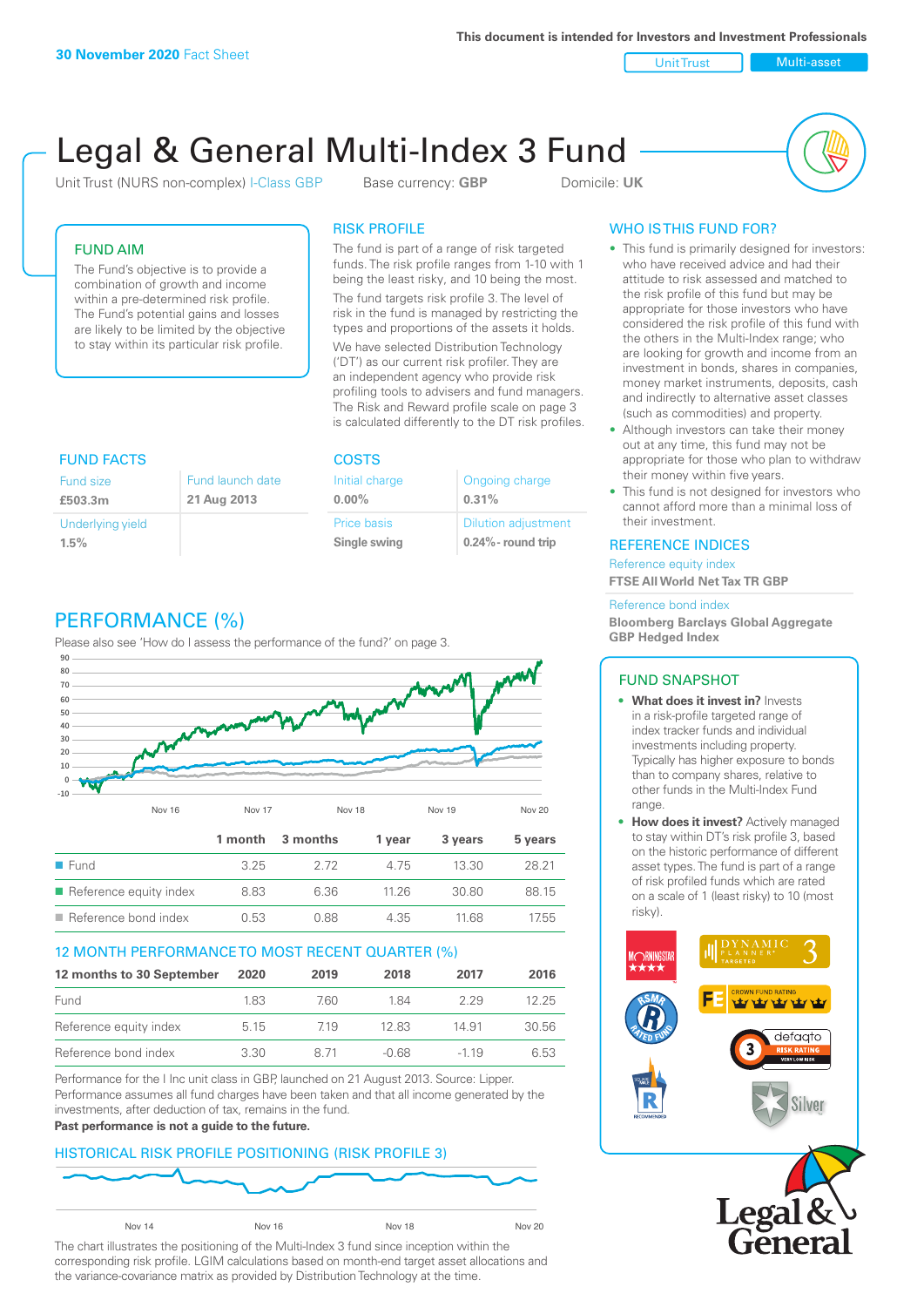# Legal & General Multi-Index 3 Fund

Unit Trust (NURS non-complex) I-Class GBP

# PORTFOLIO BREAKDOWN

All data source LGIM unless otherwise stated. Totals may not sum due to rounding.





#### FUND MANAGERS

The fund managers have responsibility for managing the multi-index fund range. They are part of the Multi-Asset Funds (MAF) team in LGIM. This team focuses on designing and managing multi-asset funds that are tailored to match the specific objectives of various client types. The team sits within a wider Asset Allocation team which combines both depth of experience with a broad range of expertise from different fields, including fund management, investment consulting and risk management roles.

# TOP 10 HOLDINGS (%)

| Cash                                | 16.5 |
|-------------------------------------|------|
| UK Corporates Index Trust           | 12.0 |
| Global Inflation Linked Index Trust | 9.0  |
| UK Gilts All stocks                 | 7.0  |
| Global Corporates OEIC              | 7.0  |
| High Income Trust                   | 6.5  |
| <b>US Equities Index Trust</b>      | 5.3  |
| <b>UK Equities Index Trust</b>      | 4.0  |
| Aust 10yr                           | 3.5  |
| Japan Equities Index Trust          | 3.5  |
|                                     |      |